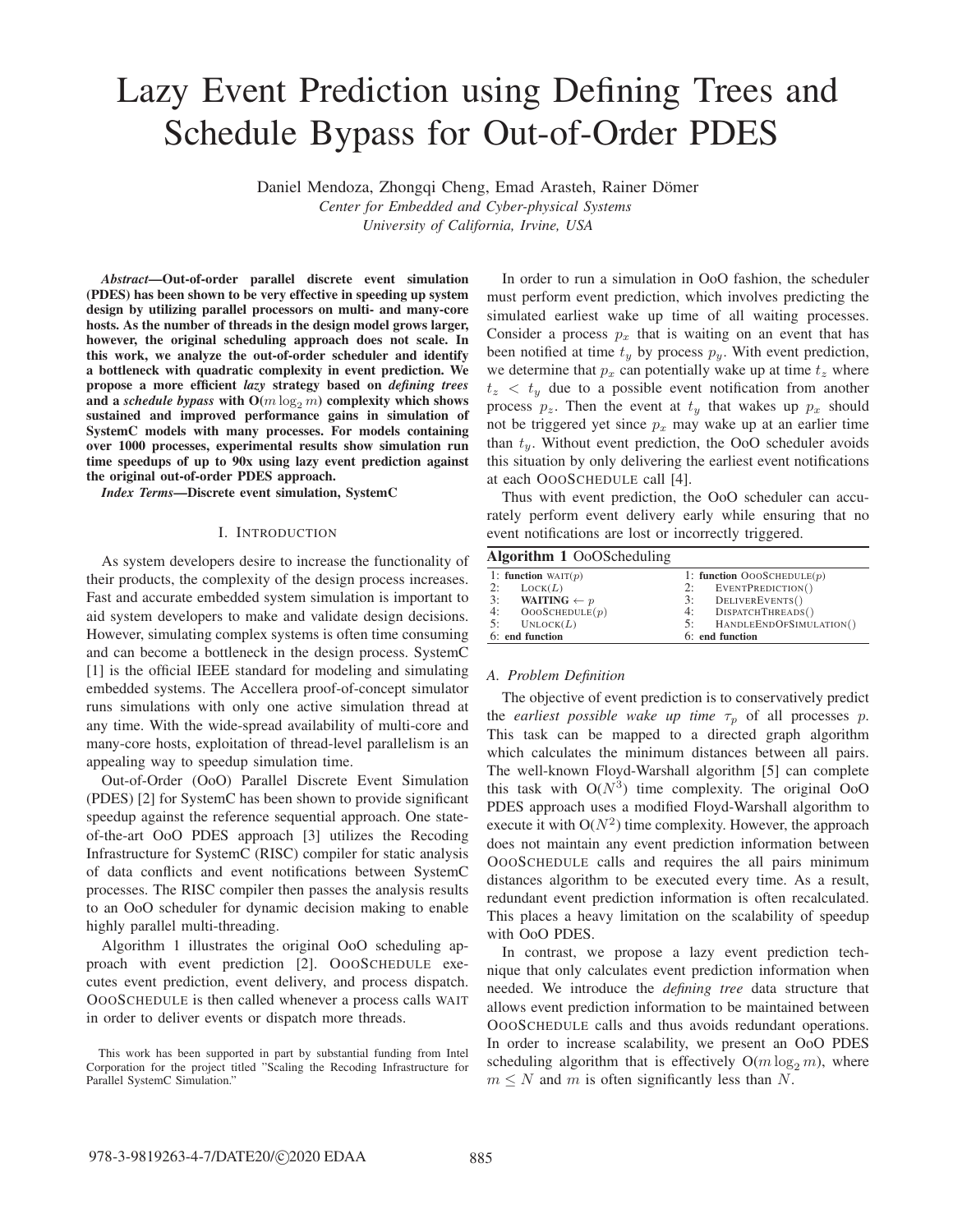Fig. 1 shows a simple demonstration model. A manager sends data to  $w$  workers waiting on event  $e$  and then notifies  $e$ to wake up all  $w$  workers (in the same delta cycle) where each worker spends a total of  $t_w$  time executing its total workload. The sequential run time of the model's simulation is effectively  $\alpha + t_w * w$ , where  $\alpha$  denotes the time spent in the scheduler.

OoO PDES is very effective in the simulation of the model in Fig. 1 as all w workers can safely execute in parallel. With unlimited cores, the theoretical run time of the model's simulation with the OoO PDES scheduler is  $\beta + t_w$  where  $\beta$  is the time spent in the OoO scheduler.  $\beta$  has a time complexity of  $O(w^2)$  with the original OoO scheduler since  $w \approx N$ . If the parallel work done by the workers is the dominating factor of the simulation run time, then the speedup of OoO against sequential simulation is  $\frac{t_w * w}{t_w} = w$ .<br>However, w may be large suggest

However, w may be large such that  $\beta$  (which grows quadratic with  $w$ ) becomes the dominating factor in the run time. In this case, the theoretical speedup is effectively  $\frac{t_w * w}{w^2 * c} = \frac{t_w}{w * c}$  where c represents a constant unit of time spent<br>in  $\Omega$ QQSCHEDULE, When  $w * c > t$  speedup is less than 1 in OOOSCHEDULE. When  $w * c > t_w$ , speedup is less than 1. In other words, simulation actually slows down.

In this paper, we propose a novel lazy event prediction approach based on defining trees and a scheduling bypass strategy that reduces the effective time complexity of scheduling to  $O(m \log_2 m)$ , where  $m \leq w$  and m is often significantly less than w. This enables sustained and improved speedup with OoO PDES against standard sequential simulation and the simulation of Fig. 1 becomes more scalable with a large number of workers. In the worst case, our new lazy event prediction strategy is  $w / \log_2(w)$  times faster than the OoO approach.



Fig. 1: Example model with 1 manager and  $w$  workers

# *B. Related Work*

PDES was first proposed in [6] and then OoO PDES was introduced in [2] to further decrease simulation run time. [4] and [7] proposed event prediction for OoO thread dispatch and event delivery respectively, and is the state-of-the-art approach which we use as comparison to our new OoO PDES strategy with lazy event prediction.

Other techniques to speedup system simulation have been proposed. In standard sequential simulation, time decoupling has been implemented which allows processes to execute in an unsynchronized fashion for reduced context switches [8]. However, time decoupling results in lower accuracy of the simulation [8]. Our OoO PDES strategy does not suffer from any loss of simulation accuracy. Furthermore, [9], [10], and [11] proposed techniques to enable parallel multi-threading but each require developers to manually translate the sequential design into a parallel design. In contrast, our approach supports an automatic source transformation framework that does not require any manual manipulation from the developers.

## II. DEFINING TREES

In original OoO PDES [2], [7], event prediction out of all scheduling tasks has the highest order time complexity of  $O(N^2)$  where N is the number of processes in the simulation. In this section, we outline how we can effectively reduce this time complexity to  $O(m \log_2 m)$ , where  $m \leq N$ .

Our newly proposed *defining tree* data structure keeps track of which processes determine the earliest possible wake up time  $\tau$  of other processes. As an example, Fig. 2 illustrates the 4 different defining trees each represented by a unique color on top of the existing process graph of a model. Each vertex in the graph represents a process  $p$  with a corresponding  $\tau_p$  and at any time p must be in a defining tree. All defining trees in the simulation make a defining forest. A directed edge<sup>1</sup> indicates that a process  $p_x$  may wake up process  $p_y$  in 1 $\delta$  from its current  $\tau_{p_x}$ . For instance, vertex A represents a process whose  $\tau_A$  is 1 $\delta$  and defines the  $\tau_D$  and  $\tau_C$  of vertices D and C where  $\tau_D = \tau_C = 2\delta$ . Since vertex A defines the  $\tau_D$ and  $\tau_C$ , vertices A, D, and C are part of the same defining tree. Furthermore, vertex G has  $\tau_G = 3\delta$  and is defined by vertex  $D$  and thus vertex  $G$  is also part of the same defining tree. Vertex  $E$  is in the defining tree with the root  $B$  since B provides the minimum  $\tau_E = 2\delta$ . Furthermore, vertex K represents a process that waits on an event notified by itself, and thus  $K$  is the root of its own defining tree.



Fig. 2: Example of defining tree data structure.

#### *A. Algorithm Definition*

Algorithm 2 formally defines our proposed approach for OoO PDES lazy event prediction. In line 1, we introduce a set of weighted vertices V that represents the processes in the simulation and the weights represent the  $\tau$  of the processes.

<sup>&</sup>lt;sup>1</sup>Without loss of generality, we assume all event notifications carry a delay of a single delta cycle.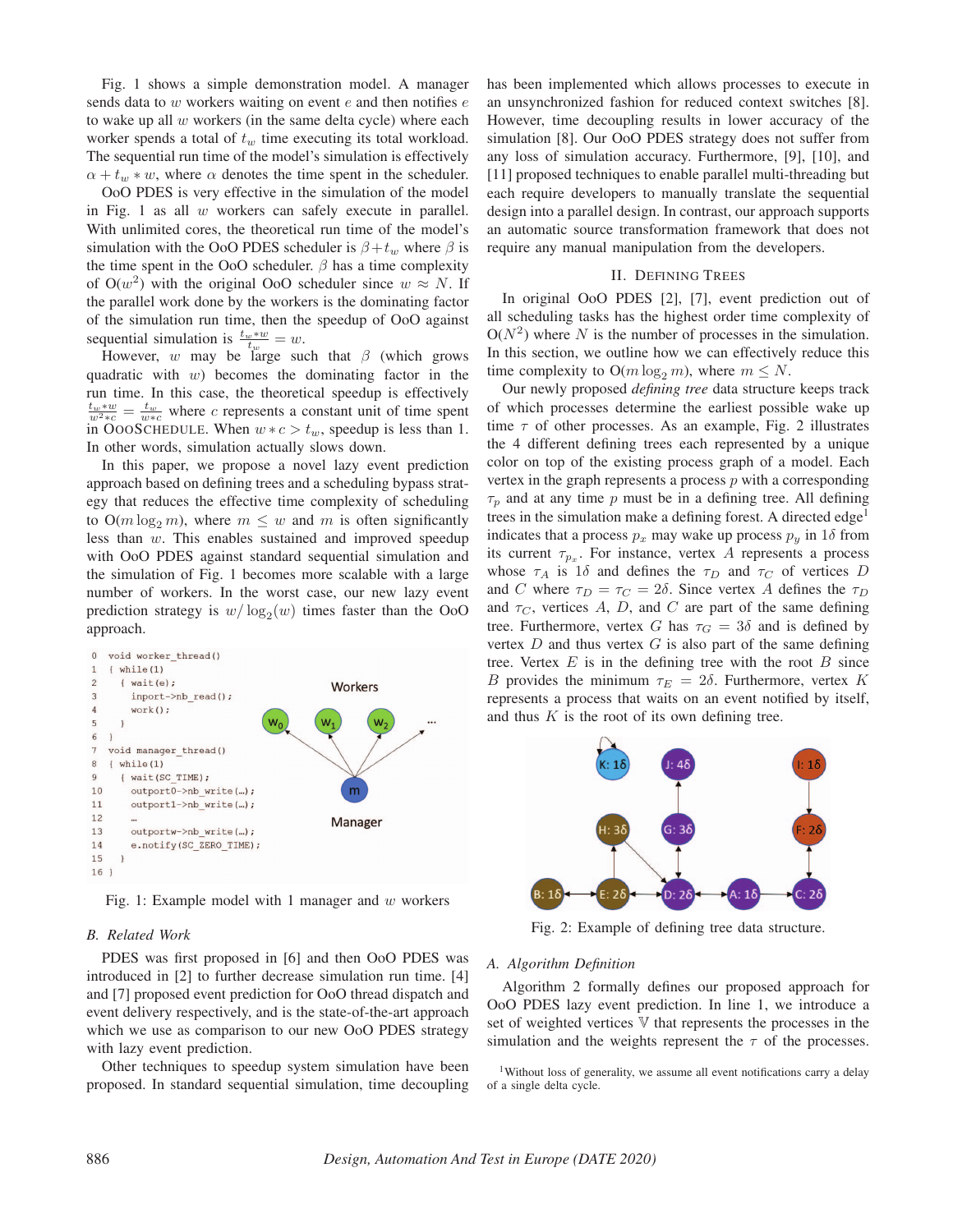In line 2, we introduce a set of directed weighted edges  $E$  that represent that  $p_x$  can wake up vertex  $p_y$  by event notification. The weights indicate the notification delay.

Algorithm 2 Lazy Event Prediction with Defining Trees

```
1: \mathbb{V} = \{p_0, p_1, p_2, \ldots\}2: \mathbb{E} = \{ (p_0, p_1), (p_1, p_0), (p_0, p_2), (p_2, p_0), \ldots \}\triangleright Set of new waiting threads
 4:
 5: function WAIT(p)<br>6: LocK(L)\triangleright U is filled by WAIT
 6: \operatorname{Lock}(L)<br>7: \mathbb{U} \leftarrow \mathbb{U} \cup7: \mathbb{U} \leftarrow \mathbb{U} \cup \{p\}<br>8: OOOSCHEDUL
 8: OOOSCHEDULE(p)UNLOCK(L)10: end function
11:
12: function EVENTPREDICTION(U)<br>13: \qquad \qquad \mathcal{Q} \leftarrow \varnothing13: \mathbb{Q} \leftarrow \varnothing \triangleright\triangleright Set of updated threads
14: \mathbb{D} \leftarrow \varnothing<br>15: RESETD
15: RESETDEFININGTREES(U, D)<br>16: CHECKEVENTNOTIFICATIONS
16: CHECKEVENTNOTIFICATIONS(D)<br>17: UPDATEDEFININGTREES(D. 0)
17: UPDATEDEFININGTREES(D, Q)<br>18: MILLTISOURCEDUKSTRA(0)
             MULTISOURCEDIJKSTRA(Q)
19: end function
2021: function RESETDEFININGTREES(U, D)<br>22: for all p \in U do \rhd all new w
22: for all p \in U do<br>23: WAITING
                                                    \rho all new waiting threads in U inserted to WAITING
23: WAITING \leftarrow p<br>24: end for
24: end for<br>25: while \exists25: while \exists p_x \in \mathbb{U} do 26: for all p_y \in \mathfrak{ge}\rhd reset all threads in defining tree
26: for all p_y \in getNeighborsDefinedByMe(p_x) do 27: if \existsnotify \in getEventofWaitProcess(p_y) then
27: if \existsnotify ∈ getEventofWaitProcess(p_y) then<br>28: if getweight(notify) \neq getweight(n<sub>a</sub>) then
28: if getweight(notify) \neq getweight(p_y) then<br>29: \mathbb{I} \leftarrow \mathbb{I} \cup \{p_y\}29: \mathbb{U} \leftarrow \mathbb{U} \cup \{p_y\}<br>30. end if
30: end if<br>31: end if
31: end if 32: end for
32: end for 33: weight
33: weight(p_x) := \infty<br>34: DefiningNeighbor(1
34: DefiningNeighbor(p_x) := \emptyset<br>35: \mathbb{D} \leftarrow \mathbb{D} \cup \{p_x\}35: \mathbb{D} \leftarrow \mathbb{D} \cup \{p_x\}<br>36: \mathbb{U} \leftarrow \mathbb{U} \setminus \{p_x\}36: \mathbb{U} \leftarrow \mathbb{U} \setminus \{p_x\}<br>37: end while
             end while
38: end function
39: -
40: function CHECKEVENTNOTIFICATIONS(D, Q)
                                                                                            \rhd check all active notifications
41: for all p \in \mathbb{D} do<br>42: if \existsnotify \in g
42: if \existsnotify \in getEventofWaitProcess(p) then<br>43: if getweight(notify) \le getweight(p) then
43: if getweight(notify) \leq getweight(p) then<br>44: weight(p) := getweight(notify)
44: weight(p) := getweight(notify)<br>45: DefiningNeighbor(p) := \varnothing45: DefiningNeighbor(p) := ∅<br>46: \mathbb{O} \leftarrow \mathbb{O} \cup \{p\}46: \mathbb{Q} \leftarrow \mathbb{Q} \cup \{p\}<br>47. end if
47: end if 48: end if
48: end if<br>49: end for
             end for
50: end function<br>51:
51: <br>
52: function UPDATEDEFININGTREES(D, Q)
                                                      \rho update all threads in defining tree and place into \mathbb Q53: for all (p_s, p_t) \in \text{getIncomingEdges}(\mathbb{D}) do<br>54: if \text{getweight}(p_s, p_t) + \text{getweight}(p_s) <54: if getweight(p_s, p_t) + getweight(p_s) < getweight(p_t) then<br>55: weight(p_t):= getweight(p_s, p_t) + getweight(p_s)<br>56: \bigcap_{s \in \mathbb{N}} \bigcup_{t \in \mathbb{N}} \bigcup_{s \in \mathbb{N}} \bigcup_{s \in \mathbb{N}} \bigcap_{s \in \mathbb{N}} \bigcup_{s \in \mathbb{N}} \bigcap_{s \in \mathbb{N}} \bigcap_{56: \mathbb{Q} \leftarrow \mathbb{Q} \cup \{p_t\}<br>57. end if
57: end if
             end for
59: end function
```
For example, Fig. 3 illustrates the execution of lazy event prediction with defining trees. Step 0 shows the initial state of the defining forest. Blue vertices indicate that the corresponding process is currently in the running or ready state while green vertices imply the waiting state. In step 1, vertex A goes into the waiting state and its  $\tau_A$  is set to infinity. Furthermore, RESETDEFININGTREES is executed and all vertices who were in the same defining tree as vertex  $A$  and were on a directed path that stemmed from A have their  $\tau$  set to infinity and are colored red. In step 2, UPDATEDEFININGTREES and CHECKEVENTNOTIFICATIONS are called. We check the event notifications and all incoming edges of each vertex that was reset in order to set their new  $\tau$ . Each vertex that is set to a finite value is colored yellow. Notice after this step all other vertices in the defining forest still have a valid  $\tau$ . Thus, we can simply omit these vertices in the defining forest except the yellow and red vertices to complete the lazy event prediction algorithm.

Step 3 is the final step where we call MULTISOURCEDIJKSTRA. Algorithm 3 formally defines this procedure as a multi-source variation of Dijkstra's algorithm which calculates the remaining  $\tau$  of the yellow and red vertices. Other vertices are marked gray since the algorithm no longer considers those vertices. In step 3a, we create a min-priority queue of yellow vertices whose  $\tau$  has already been computed. In step 3b, we pop the min-priority queue and check each of its outgoing edges to calculate the  $\tau$  of its neighbors. The popped vertex is then marked green as it has already been visited by the multi-source Dijkstra's algorithm. In step 3c, we visit vertices  $C$  and  $A$  which are marked green and do not affect any others in the defining forest. In step 3d, first vertex  $G$  is visited which updates vertex  $J$ , and then vertex  $J$  is visited and the algorithm terminates.

|     | Algorithm 3 Multi-Source Variation of Dijkstra's Algorithm             |
|-----|------------------------------------------------------------------------|
|     | 1: function MULTISOURCEDIJKSTRA(0)                                     |
| 2:  | heapify $(\mathbb{Q})$                                                 |
| 3:  | while $\exists p \in \mathbb{O}$ do                                    |
| 4:  | $p_x := \text{PopPriorityQueue}(\mathbb{Q})$                           |
| 5:  | for all $p_y \in \text{getNeighbors}(p_x)$ do                          |
| 6:  | if getweight $(p_x, p_y)$ + getweight $(p_x)$ < getweight $(p_y)$ then |
| 7:  | weight( $p_u$ ) := getweight( $p_x, p_u$ ) + getweight( $p_x$ )        |
| 8:  | PushPriorityQueue $(p_u, \mathbb{Q})$                                  |
| 9:  | end if                                                                 |
| 10: | end for                                                                |
| 11: | end while                                                              |
|     | 12: end function                                                       |
|     |                                                                        |

### *B. Maintaining Defining Trees*

Lazy event prediction with defining trees only updates the  $\tau_p$  of a process p if need be. When a process p changes from waiting to ready or ready to running,  $\tau_p$  does not change. However,  $\tau_p$  may change due to process p changing from running to waiting state. When a process  $p$  goes from running to waiting,  $\tau_p$  is set to infinity. If the previously running and now waiting process  $p$  did not notify any events, then all the processes in the same defining tree as  $p$  that are on a path stemming from  $p$  each have their  $\tau$  reset to infinity as well. However, in the case where p notifies a process n whose  $\tau_n$ was defined by p at  $\tau_p$ , then only  $\tau_p$  is reset to infinity.

In addition,  $p$  may enter a new segment in the segment graph [2]. For brevity, we omit the discussion of segments in this paper (but our implementation supports them). Whenever a process changes its segment, there are implicit changes to the weights of the edges in the defining forest. Our current implementation handles segment changes dynamically with linear time complexity of the number of processes in the simulation. Future work can be done to implement a static analysis approach which would remove the necessity to handle segment changes dynamically.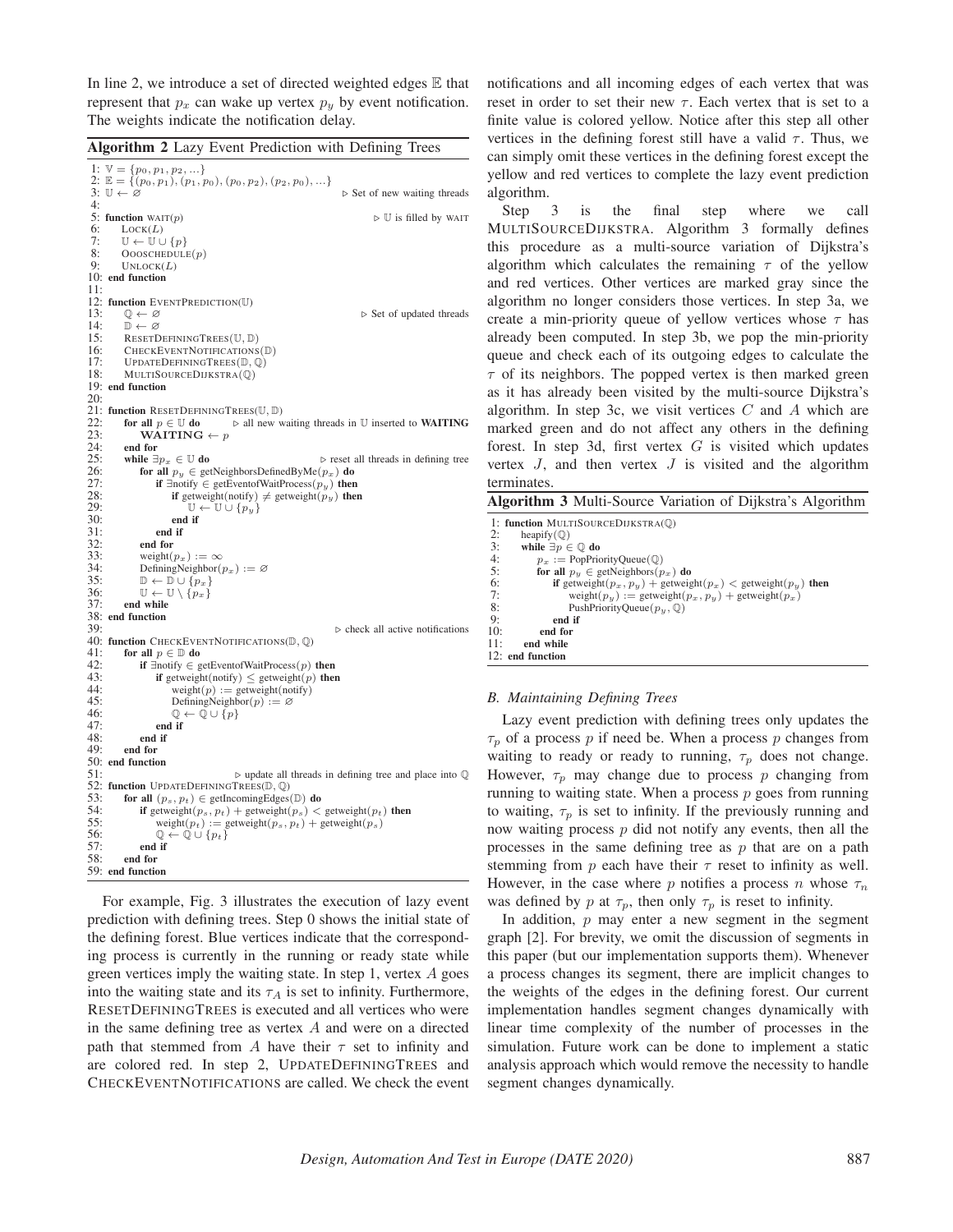

Fig. 3: Illustration of EVENTPREDICTION with *defining trees*

# *C. Complexity Analysis*

In the following discussion, we analyze the complexity of lazy EVENTPREDICTION with defining trees. Let:

- $N$  be the total number of processes
- $\n *D*\n be a defining tree of *m* vertices$
- $E_{\mathbb{D}}$  be the number of edges in defining tree  $\mathbb{D}$
- $E_{\text{neighbors}(\mathbb{D})}$  be the number of incoming edges of immediate neighbors of defining tree D

Only when process  $p$  in defining tree  $\mathbb D$  calls WAIT can the  $m$  processes in  $D$  be updated. In the case where  $p$ calls WAIT, the time complexity of RESETDEFININGTREES is  $m$  since the algorithm executes in breadth first search fashion via the function getNeighborsDefinedByMe through D and functions getEventofWaitProcess and getweight have constant time complexity. Next, the complexity of CHECKEVENTNOTIFICATIONS is  $m$  because the number of elements in  $\mathbb D$  is at most m and getDefiningNeighbor has constant time complexity. Furthermore, the complexity of UPDATEDEFININGTREES is at most  $E_{\mathbb{D}} + E_{\text{neighbors}(\mathbb{D})}$ . Finally, the time complexity of MULTISOURCEDIJKSTRA is  $m+E_{\mathbb{D}}+$  $m \log_2 m$  because we execute Dijkstra's algorithm with a binary heap and the only edges and vertices visited must be in D. Thus the cumulative time complexity of EVENTPREDICTION is  $E_{\mathbb{D}} + 2E_{\text{neighbors}(\mathbb{D})} + 3m + m \log_2 m$ . Observe that  $m \log_2 m$ is the highest order of complexity and thus the effective total time complexity is  $O(m \log_2 m)$ .

In the worst case,  $m = N$ , thus the worst case time complexity is  $N \log_2 N$ . As previously stated, the time complexity of the original OoO PDES event prediction strategy is  $O(N^2)$  and thus the worst case complexity is  $N^2$ . Thus the worst case speedup of EVENTPREDICTION is effectively  $\frac{N^2}{N \log_2 N} = \frac{N}{\log_2 N}$  with the lazy approach against the original strategy .

Notice that the time complexity of EVENTPREDICTION with defining trees is only affected by edges and vertices of the defining tree and its neighbors. The lazy algorithm only visits the minimum subset of vertices that are necessary for correctly updating the defining forest. The  $\tau_y$  of a process  $p_y$ is only updated if  $\tau_x$  of process  $p_x$  that defines  $\tau_y$  is reset to infinity and there is no event notification that wakes up process  $p_y$  at a time less than or equal to  $\tau_y$ .

## III. SCHEDULE BYPASS

We observe that the original OoO scheduler is often called only to produce redundant information that is immediately overwritten. In this section, we propose a lazy technique to largely eliminate redundant work by inserting a *bypass* into the algorithm.

In OoO PDES, there often is contention for OOOSCHEDULE where processes are blocked by the kernel lock into the scheduler. In the original approach, if there are  $N$  processes calling WAIT, then  $OOOS$ CHEDULE is called  $N$  times. However, many of these calls are repeating the same operations. Thus we propose the schedule bypass strategy to avoid redundant work. The essential idea is that whenever another process is attempting to grab the kernel lock  $L$  in a call to WAIT, the process owning the lock skips OOOSCHEDULE because there exists another process that will call OOOSCHEDULE immediately thereafter.

Algorithm 4 formally defines our proposed schedule bypass. Line 1 introduces a new set  $K$  of processes currently requesting kernel lock L. In line 2, we begin redefining WAIT. Instead of calling OOOSCHEDULE unconditionally, whenever there is another process in K, the OOOSCHEDULE call is skipped and the process goes directly to sleep.

| Algorithm 4 Schedule Bypass Strategy |  |  |
|--------------------------------------|--|--|
|--------------------------------------|--|--|

|     |                                                    | . . |  |                                                                         |  |  |
|-----|----------------------------------------------------|-----|--|-------------------------------------------------------------------------|--|--|
|     | 1: $\mathbb{K} \leftarrow \varnothing$             |     |  | $\triangleright$ Processes requesting kernel lock L protected by lock K |  |  |
|     | 2: function $WAIT(p)$                              |     |  |                                                                         |  |  |
| 3:  | LocK(K)                                            |     |  |                                                                         |  |  |
| 4:  | $\mathbb{K} \leftarrow \mathbb{K} \cup \{p\}$      |     |  |                                                                         |  |  |
| 5:  | UNLOCK(K)                                          |     |  |                                                                         |  |  |
| 6:  | LocK(L)                                            |     |  |                                                                         |  |  |
| 7:  | WAITING $\leftarrow p$                             |     |  |                                                                         |  |  |
| 8:  | LocK(K)                                            |     |  |                                                                         |  |  |
| 9:  | $\mathbb{K} \leftarrow \mathbb{K} \setminus \{p\}$ |     |  |                                                                         |  |  |
| 10: | $K' \leftarrow \mathbb{K}$                         |     |  |                                                                         |  |  |
| 11: | UNLOCK(K)                                          |     |  |                                                                         |  |  |
| 12: | if $K' = \emptyset$ then                           |     |  |                                                                         |  |  |
| 13: | OOOSCHEDULE $(p)$                                  |     |  |                                                                         |  |  |
| 14: | else                                               |     |  |                                                                         |  |  |
| 15: | SLEEP(p)                                           |     |  | $\triangleright$ implies atomic UNLOCK(L)/LOCK(L)                       |  |  |
| 16: | end if                                             |     |  |                                                                         |  |  |
| 17: | UNLOCK(L)                                          |     |  |                                                                         |  |  |
|     | 18: end function                                   |     |  |                                                                         |  |  |

Fig. 4 demonstrates the effect of our bypass when there are N processes simultaneously calling WAIT. The left side illustrates the existing OoO PDES approach in which there are N calls to OOOSCHEDULE. The right side shows the lazy approach with schedule bypass with only two calls to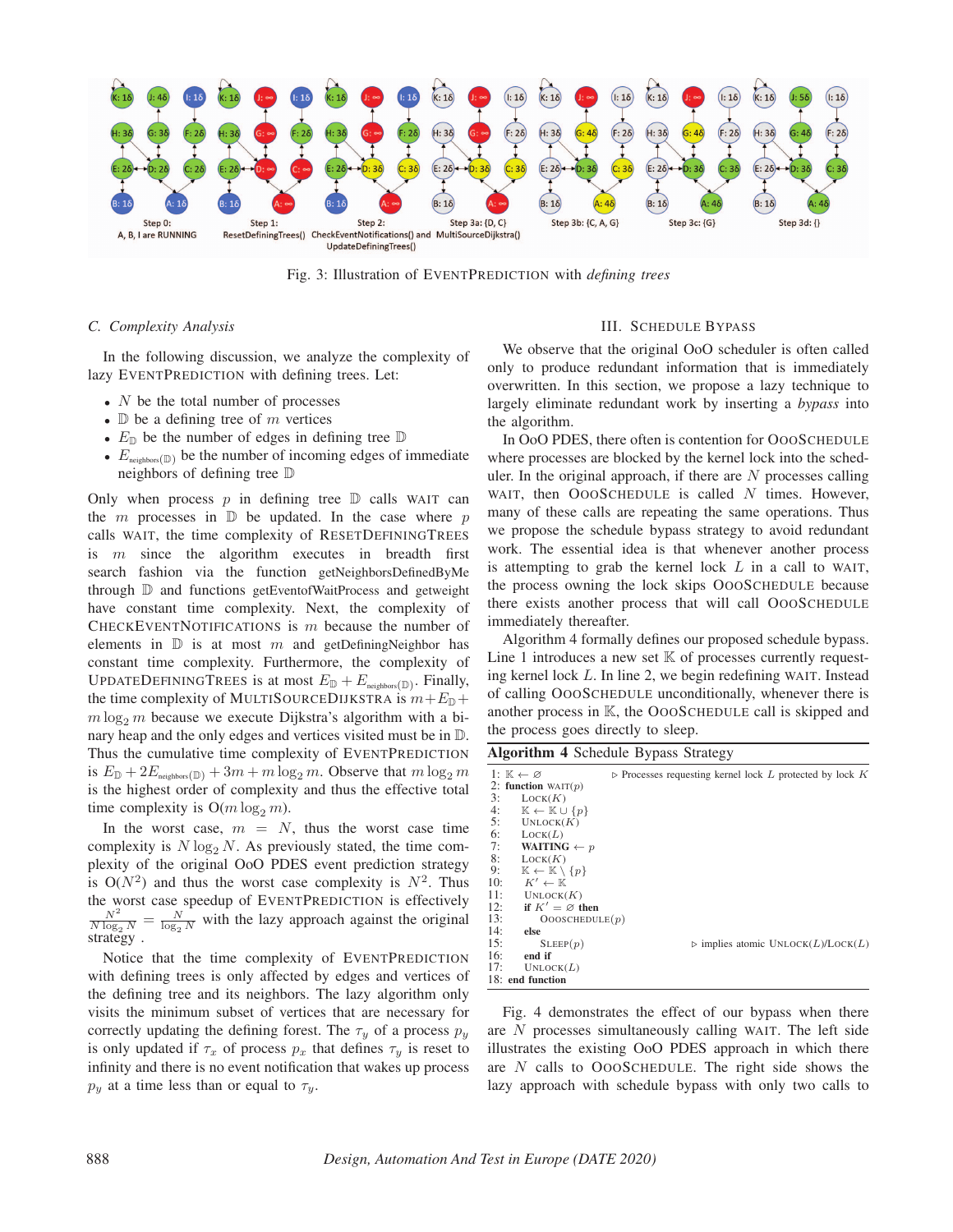OOOSCHEDULE. As one can observe, only the first and last process that call WAIT closely after another actually enter the scheduler. Note that there is no deadlock possible since we have no circular locking.



Fig. 4: Illustration of *schedule bypass*

## IV. EXPERIMENTAL RESULTS

We have implemented the defining tree and schedule bypass optimizations on top of the RISC open-source implementation [12]. We show experimental results of five different models, specifically the sequential reference, the original RISC simulator, and our lazy OoO PDES simulator. Execution times are measured on an Intel Xeon CPU E5-2680 with 16 physical cores at 2.70GHz with CPU frequency scaling turned off.

# *A. Manager and Workers SystemC Model*

We have implemented the model discussed in Section I with 500 worker processes. Table I shows the elapsed time, speedup against the sequential simulation, and the total time spent in event prediction. Notice that with the original OoO PAR approach, there is no speedup because event prediction becomes the dominating factor in the elapsed time. However, enabling defining trees drastically decreases the time spent for event prediction to less than 1%. Together, defining tree and schedule bypass achieve an overall speedup of more than 10x.

TABLE I: 1 Manager and 500 Workers Simulation Results

| Scheduler    | <b>SEO</b> | O <sub>o</sub> O PAR |          |               |        |  |
|--------------|------------|----------------------|----------|---------------|--------|--|
|              |            | Orig.                | Defining | Schedule      | Both   |  |
|              |            |                      | Trees    | <b>Bypass</b> |        |  |
| Elapsed Time | 84.54s     | 179.79s              | 12.82s   | 128.13s       | 8.28s  |  |
| Speedup      | 1x         | 0.47x                | 6.59x    | 0.66x         | 10.21x |  |
| Pred. Time   | N/A        | 160.43s              | 1.30s    | 118.19s       | 0.27s  |  |

## *B. Mandelbrot Renderer*

The Mandelbrot Renderer is an existing demo example in RISC. The model resembles the computations performed in a graphics rendering pipeline and generates 20 Mandelbrot frames with varying zoom factor. Fig. 5 shows the speedup of our lazy scheduling strategy compared to the original OoO PDES approach. We varied the number of processes rendering the images from 1 to 1024. Event prediction with the original OoO PDES increases quadratically with the number of processes while our new lazy algorithm is at worst  $O(N \log_2 N)$ . From Fig. 5, we can see that with increasing N, the lazy scheduler can sustain speedup while the original OoO scheduler crashes early to below 1x speedup. In the case of 1024 rendering processes, our proposed scheduler maintains 4x speedup over the sequential simulation and is 90x faster than the simulation running with the original OoO PDES scheduler. For lower N, the original and our lazy OoO PDES perform equally well. This is because for lower N, event prediction is not the dominating factor in the elapsed time for the original OoO PDES approach.



Fig. 5: Speedup of Lazy OoO PDES for Mandelbrot

### *C. Fibonacci*

The Fibonacci model, also provided with RISC, computes the 45th number in the Fibonacci sequence. The model structure is a perfect binary tree where a child of a parent computes  $fibo(n-1)$  and the other child of the same parent computes  $fibo(n-2)$ . We varied the number of leaf nodes  $N_l$  in the binary structure from 2 to 1024. The total number of processes in the simulation is  $2^{\log_2 N_l+1} - 1$ , so  $N_l = 1024$  means there are 2047 processes. Fig. 6 displays the speedup of our proposed lazy approach against both the original OoO PDES strategy and the sequential simulation. We can see that the lazy event prediction results in drastic speedup against the original approach while having sustained speedup against the sequential simulation. For  $N_l = 1024$ , our proposed scheduler maintains 4x speedup over the sequential simulation and is close to 50x faster than the simulation running with the original OoO PDES scheduler. For lower values of  $N_l$ , again both OoO PDES approaches perform the same since event prediction is not a dominating factor in the elapsed time for the original OoO PDES approach.



Fig. 6: Speedup of Lazy OoO PDES for Fibonacci

## *D. Network-on-Chip Particle Simulation*

The Network-on-Chip (NoC) Particle Simulation model [13] resembles a realistic embedded system model. Fig. 7 shows